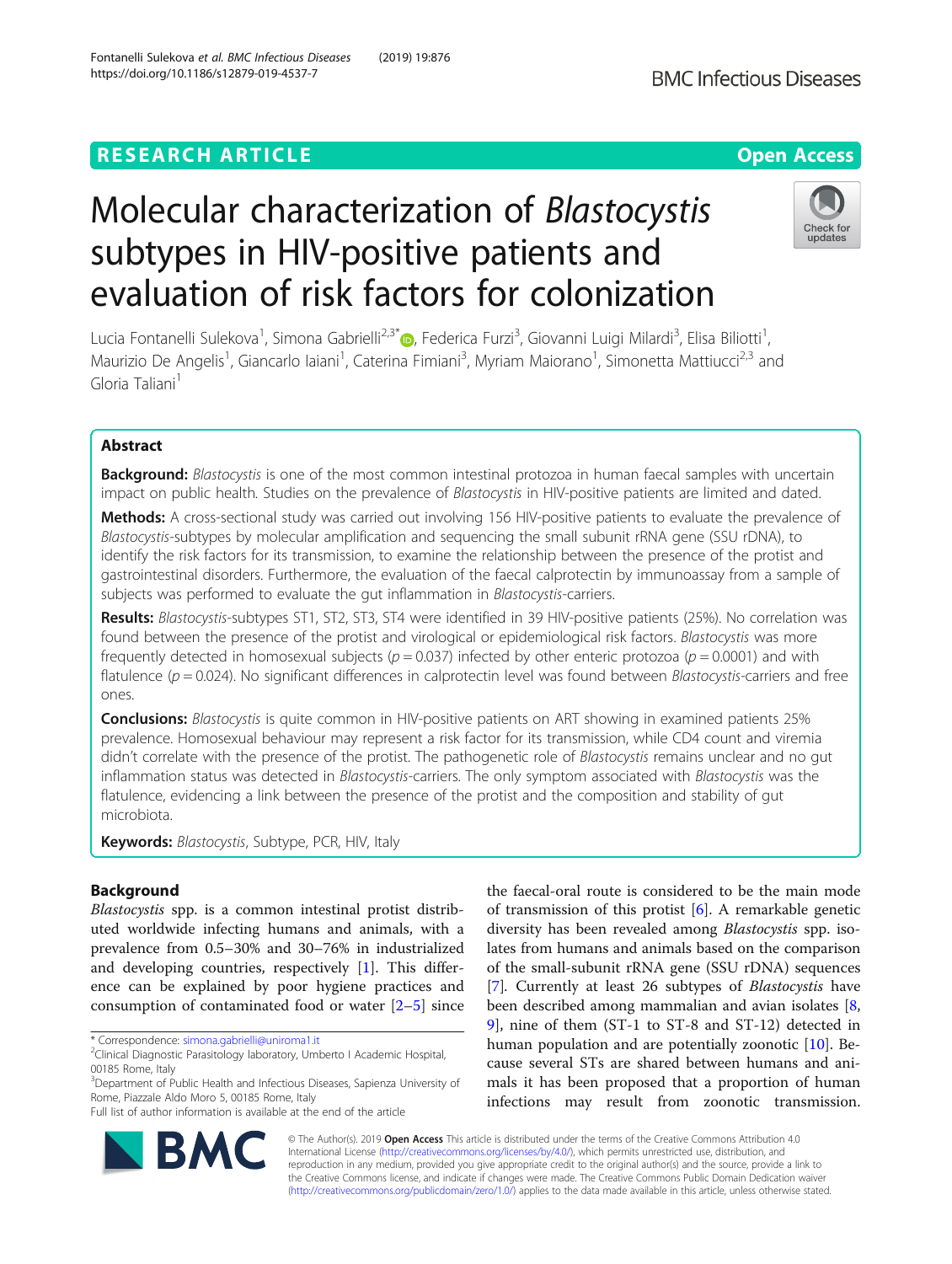Indeed, a higher risk of Blastocystis infection was found in people with close animal contact, including zookeepers [\[11](#page-5-0)]. Despite several studies reported Blastocystis implicated in different intestinal diseases, potential pathogenetic factors have been described and its presence is frequently associated with symptoms in humans [[12\]](#page-5-0), its pathogenetic role is so far under debated and several variables, as well as the *Blastocystis* subtype and load, host's immune status and dysbiosis, could affect the occurrence of the disease [\[13,](#page-5-0) [14\]](#page-5-0).

Although the protist was never considered as an opportunistic protozoon, it has also been frequently found in immunocompromised individuals presenting diarrhoea, with prevalence value ranging from 15 to 72.4% [[15\]](#page-5-0). In addition, the sexual practices among men who have sex with men (MSM) have been reported to increase the transmission of Blastocystis (as for as other enteric organisms) [[16\]](#page-5-0). Finally, recent data suggest that the protozoon is associated with certain gut microbiota profiles and health indices. Accordingly, a positive correlation between high bacterial richness and the presence of Blastocystis has been reported [\[17\]](#page-5-0).

Notwithstanding it is commonly accepted that Blastocystis is a non-invasive organism, its vacuolar form is able to colonize the lamina propria, the submucosa and even the muscle layers leading to inflammation and active colitis in experimentally infected mice [[18\]](#page-5-0). Currently, it is possible to perform a non-invasive evaluation of gut inflammation using biomarkers as the fecal calprotectin (FC), which is considered a surrogate marker of intestinal inflammation with good diagnostic performance for separating organic and functional intestinal disorders [[19\]](#page-6-0). The increase of FC is due to faecal excretion of neutrophils and macrophages migrants from the bloodstream into the intestinal lumen, which occurs during the intestinal inflammation. The value of FC as a laboratory marker has been shown in inflammatory bowel disease [[20](#page-6-0)] but its significance in other gastrointestinal diseases remains unclear. Studies evaluating the correlation between intestinal inflammatory markers and parasitic infections are scant [[21](#page-6-0)–[24](#page-6-0)]. However, a positive correlation between the level of FC and severe infections due to intestinal parasites such as Giardia intestinalis and Schistosoma mansoni has been reported [[21,](#page-6-0) [22\]](#page-6-0). Conversely, lower concentrations of FC have been reported in Blastocystis colonized individuals compared to non-colonized subjects [[25\]](#page-6-0).

This study aimed to evaluate the prevalence of Blastocystis subtypes in HIV-positive patients, to evaluate the potential the risk factors for its transmission and the relationship between the presence of the protozoon and gastrointestinal symptoms and, finally, to assess the level of FC in Blastocystis-colonized subjects.

## **Methods**

## Study population

A cross-sectional study was carried out from January 2016 to September 2017 involving HIV-positive patients followed at the Department of Translation and Precision Medicine, Umberto I Academic Hospital, Rome. A standardized questionnaire face-to-face interview was designed including demographic data (gender, age, profession, country of origin, recent travels) and information on clinical characteristics from each participating subject (CD4+ count and HIV-RNA load, therapy, laboratory results, comorbidity), potential risk factors for intestinal pathogens (exposure to domestic animals, diet, sexual behaviour) as well as detailed gastrointestinal symptoms (diarrhoea, abdominal pain, nausea, anorexia, weight loss, weakness, flatulence). According to World Health Organization definitions, diarrhoea was defined as the passage of three or more loose or liquid stools per day.

Written informed consent was obtained from every participant. The study was approved with respect to the Helsinki Declaration by the Ethical Committee of the Umberto I Academic Hospital (licence n. 4836).

#### Laboratory analyses

Blood and faecal samples were collected from each subject included in the study and submitted to the quantitative measurements of CD4+ T-lymphocytes and viral load [[26](#page-6-0)], and to the microscopic observation of the wet smears stained with Lugol, directly or after Ridley concentration [[27\]](#page-6-0), respectively. Genomic DNA was then extracted from stool samples and submitted to PCR amplification using primers previously described [\[28](#page-6-0)], which target a fragment of about 600 bp from the *Blas*tocystis-SSU rRNA gene, following PCR protocol and conditions described in Mattiucci et al., 2016 [\[13\]](#page-5-0). The sequences obtained were compared to those of Blastocystis spp. deposited in GenBank using the BLAST application [\(www.ncbi.nlm.nih.gov/BLAST](http://www.ncbi.nlm.nih.gov/BLAST)). The STs were identified by determining the exact match or closest identity (99%), according to the classification given by Stensvold et al., 2007 [\[29](#page-6-0)].

Furthermore, the evaluation of the FC from a sample of subjects was performed using a commercial immunoassay (Calprest, EUROSPITAL, Italy), following the manufacturer's instructions. Samples giving values above 50 mg/kg were regarded as having a positive Calprest test, as reported by the manufacturer and by previous pub-lished studies [[30\]](#page-6-0).

#### Phylogenetic analyses

Bayesian inference (BI) and Neighbour-Joining (NJ) phylogenetic combined tree, based on the amplified sequences of the Blastocystis-SSU rDNA gene, was carried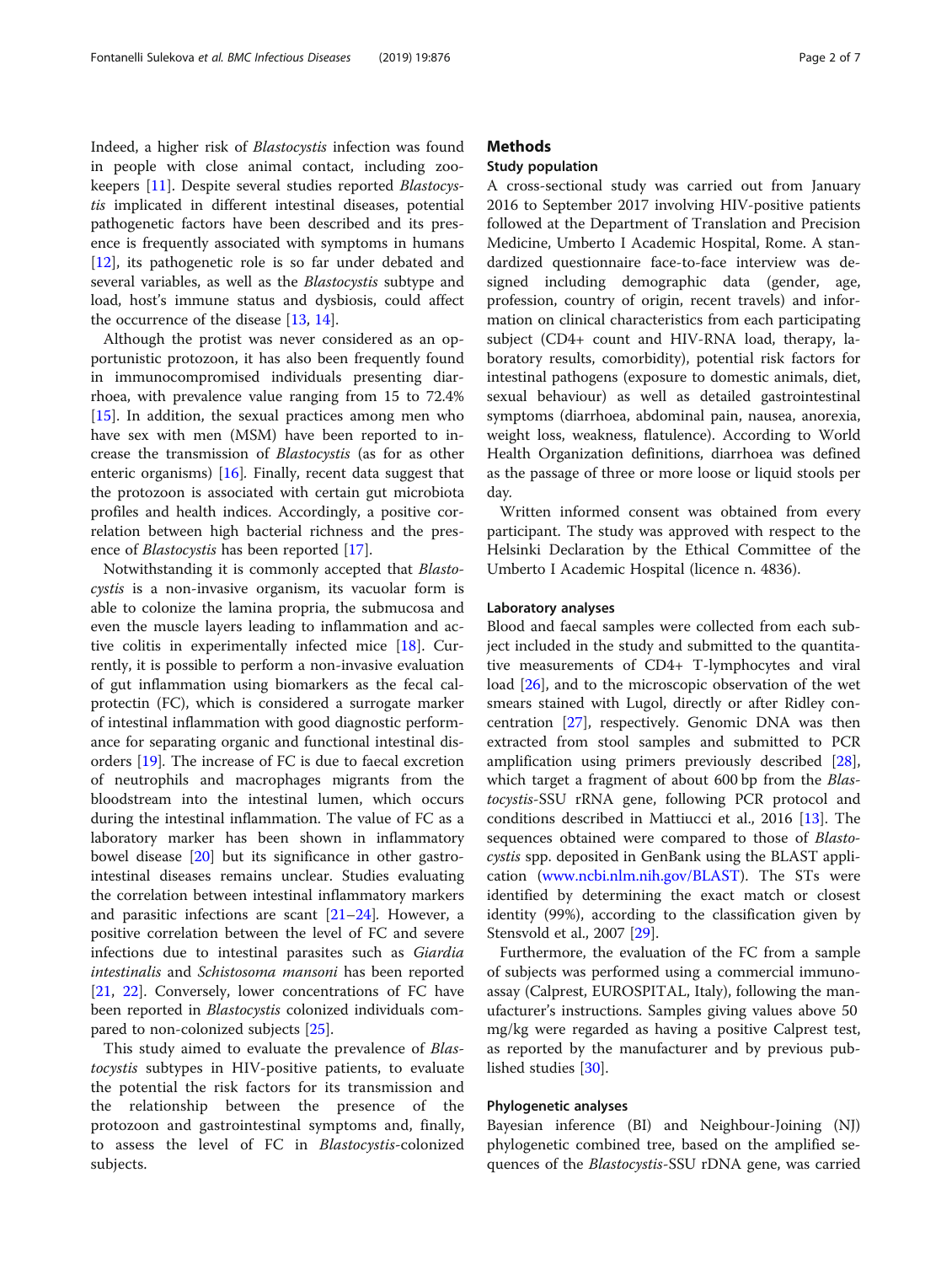out by using MrBayes3.1 [\[31](#page-6-0)], software and PAUP4\* [[32](#page-6-0)] respectively; the analysis were performed using the  $HKY + G$  (G = 0.134) as the best model selection for the data set, as implemented in jModeltest, with Akaike Information Criterion (AIC) [[33\]](#page-6-0). For Bayesian analysis, four incrementally heated Markov Chains (using default heating values), were run for 1,000,000 generations, sampling the Markov Chains at intervals of 100 generations. For each corresponding subtype, a referring sequence by GenBank database was included in the tree. B. lapemi and B. pythoni (GenBank accession no. AY590115 and KU146575, respectively) were used as outgroups.

#### Statistical analyses

Continuous variables were summarized as mean ± standard deviation or median ± interquartile range (IQR) and categorical data as counts and percentages. Comparisons between groups were performed using  $\chi^2$  test or Fisher's exact test for categorical variables, and t-test or Mann-Whitney test for continuous variables. Multiple logistic regression was used to identify the predictors of Blastocystis colonization. The significance level for all analyses was set at  $p < 0.05$ . Data were analysed using IBM SPSS, version 21.0 (SPSS Inc., Chicago, USA).

#### Results

A total of 156 consecutive HIV-positive patients were enrolled in the study between January 2016 and September 2017. Demographic and clinical data of the study population are described in Table 1. The majority of subjects were males (75%), mean age was  $47.05 \pm 12.38$ (range 22 to 71 years), 39 participants (25%) were coming from non-EU countries and 50 ones (32%) were MSM (men who have sex with men). Moreover 47.4%

Table 1 Epidemiological, demographic, immunologic and virological characteristics of the enrolled patients ( $N = 156$ ). A total of  $N = 23$  were naïve and  $N = 133$  on ART

| Study population                     | N(%)                |
|--------------------------------------|---------------------|
| Gender, male                         | 117 (75%)           |
| Age, years (mean $\pm$ SD)           | $47.05 \pm 12.38$   |
| Foreign origin                       | 39 (25%)            |
| <b>MSM</b>                           | 50 (32.0%)          |
| Domestic animals                     | 74 (47.4%)          |
| Travels                              | 67 (42.9%)          |
| CD4 count, cells/ml, mean $\pm$ SD   | $655.04 \pm 381.56$ |
| $HIV-RNA \ (< 37 \text{ copies/ml})$ | 112 (71.8%)         |
| Naïve subjects                       | 23 (14.74%)         |
| $2NRTI + NNRTI$                      | 35 (26.3%)          |
| $2NRTI + IP/r$                       | 34 (25.6%)          |
| $2NRTI + INI$                        | 36 (27.1%)          |
| Dual therapy                         | 28 (21%)            |

were owner of pets and 42.9% travelled outside Europe in the last 6 months.

Twenty-three patients (14.7%) were naïve and 133 (85.3%) were on ART treatment. Thirty-five subjects (26.3%) were on ART based on non-nucleoside reversetranscriptase inhibitors (NNRTI), 34 (25.6%) on protease inhibitors (PI/r), 36 (27.1%) on integrase inhibitors (INI) and 28 (21%) on dual therapy. Three of the enrolled patients were on prophylaxis treatment with sulfamethoxazol-trimethoprim. The mean CD4 cell count was  $655.04 \pm 381.56$  cells/mm<sup>3</sup>. Most of patients (62.2%) showed a CD4 count higher than 500 cells/ml, 26.3% patients had a CD4 count between 200 and 500 cells/ml and only 11.5% patients showed a CD4 count lower than 200 cells/ml. The median HIV-RNA level of naive patients was 40,010 (7093–824,500) -copies/mL. Among patients on ART treatment, HIV-RNA was detectable  $(>37$  cp/mL) in 15.8% of subjects  $(21/133)$  with a median HIV-RNA level of 116 (67–991) cp/mL.

Microscopic examination revealed the presence of Blastocystis spp. in 34 patients (21.8%) while PCR amplification detected the protist in 39 individuals (25%) and the expected 600 bp fragments of the SSU rRNA gene amplified were successfully sequenced. Sequences obtained showed a high identity (98–100%) to homologous sequences of Blastocystis isolates previously reported in GenBank and, according to the consensus terminology [[29\]](#page-6-0) and based on the phylogenetic analyses carried out, enabled the clustering of our isolates into 4 distinct Blastocystis-subtypes (Fig. [1](#page-3-0)).

In detail, ST3 was the most common subtype found in 51.3% of the subjects, followed by ST1 (30.8%), ST4 (10.2%) and ST2 (7.7%). As expected, ST4 was identified only in European participants. In 30.7% of the subjects, Blastocystis was found in coinfection with other enteric protozoa as Entamoeba coli (15%), Endolimax nana (8%), Giardia intestinalis (6.1%) and Iodamoeba butschlii (1.6%). The detection of such intestinal parasites was more frequent in *Blastocystis-carriers* compared to *Blas*tocystis-free ones ( $p < 0.0001$ ) and in MSM compared to heterosexual subjects ( $p < 0.0001$ ).

Neither demographic characteristics such as gender, age and nationality nor other epidemiological risk factors such as travel history or, presence of domestic animals differed significantly between the Blastocystis positive and Blastocystis negative patients (Table [2](#page-4-0)). In addition, no significant differences were found between the two groups regarding CD4+ T-cell counts, HIV-RNA undetectability and type of ART regiment. Blastocystis positive subjects reported more frequently homosexual behavior practices compared to negative ones (48.71% vs 26.49%,  $p = 0.037$ ). After adjusting for age, the relationship between homosexual behavior practices and the presence of *Blastocystis* remained significant ( $p = 0.01$ ).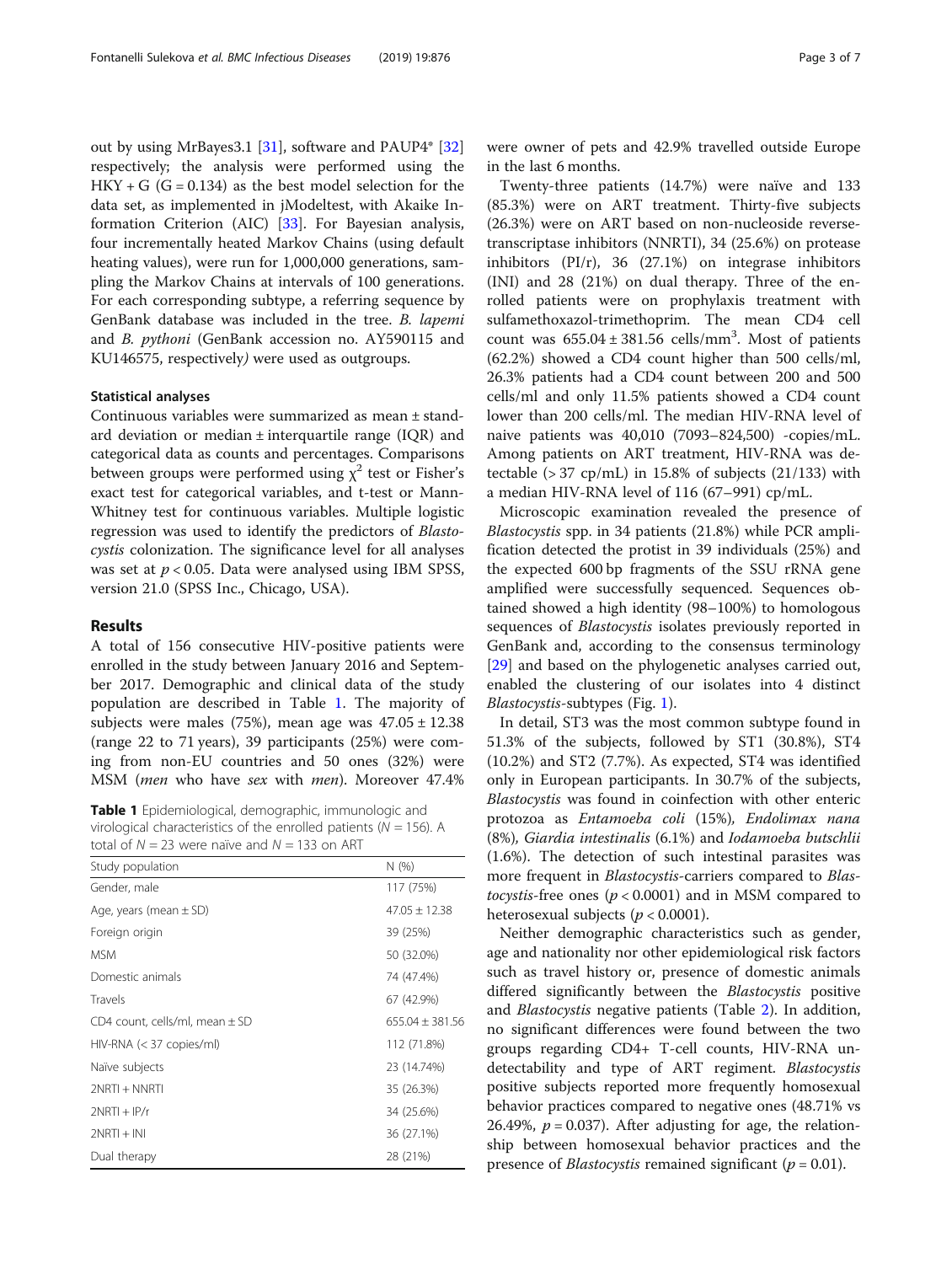<span id="page-3-0"></span>

the brackets. Bootstrap values and posterior probabilities, respectively, are reported at the nodes; B. lapemi and B. pythoni (accession no. AY590115 and KU146575, respectively) were used as outgroups

Most of the Blastocystis positive subjects were symptomatic (53.8%), while 33.6% Blastocystis-free ones referred gastrointestinal disorders ( $p = 0.029$ ). Among the gastrointestinal symptoms analyzed, flatulence was more frequently observed in Blastocystis carriers (30.7%) compared to *Blastocystis* negative ones  $(14.5\%)$  ( $p = 0.024$ ) (Table [3\)](#page-4-0).

To determine whether Blastocystis colonization was associated with intestinal inflammation, we measured FC in a subset of samples divided in Blastocystis-carrier (mono-infected)  $(N = 23)$  and *Blastocystis-free*  $(N = 36)$  subjects with comparable demographic, immunological and virological characteristics. From the all 59 fecal samples (Blastocystis-carrier and Blastocystis-free), 83% had a value in the standard range (lower than 50 mg/kg) and 11 (18.6%) had an increased value (median 115.7; 95% CI = 71.82–303.78). However, no significant differences in calprotectin values was found between Blastocystis-carriers (median 15, 95% CI = 18.93–148.53) and non-carriers (median 13.35, 13.93– 31.74)  $(p = 0.31)$ .

#### **Discussion**

Studies on the prevalence of Blastocystis spp. in HIVpositive subjects are relatively scant. In Italy the protist has so far attracted little attention, where few epidemiological surveys have been published, demonstrating a prevalence rate of about 7% and the occurrence of seven STs (ST1, ST2, ST3, ST4, ST6, ST7, ST8) in HIVnegative people [\[13](#page-5-0), [34\]](#page-6-0).

The only study conducted on Italian HIV-positive patients date back to 1999, through the microscopic method, showed a *Blastocystis* prevalence of 10.3% [\[35](#page-6-0)]. The current study is, to our knowledge, the first to assess the prevalence of Blastocystis in HIV-positive patients through molecular methods in Europe and reported a prevalence of about 25%, in line with that reported in previous studies conducted in Mexico (30%) [[36\]](#page-6-0), Malaysia (19.8%) [[15\]](#page-5-0) and Iran (19%) [\[37](#page-6-0)]. The molecular characterization of Blastocystis positive isolates evidenced the circulation of 4 subtypes (ST1, ST2, ST3, ST4) already described in Italy, as previously mentioned [[13,](#page-5-0) [38](#page-6-0)], being ST3 the most common one with a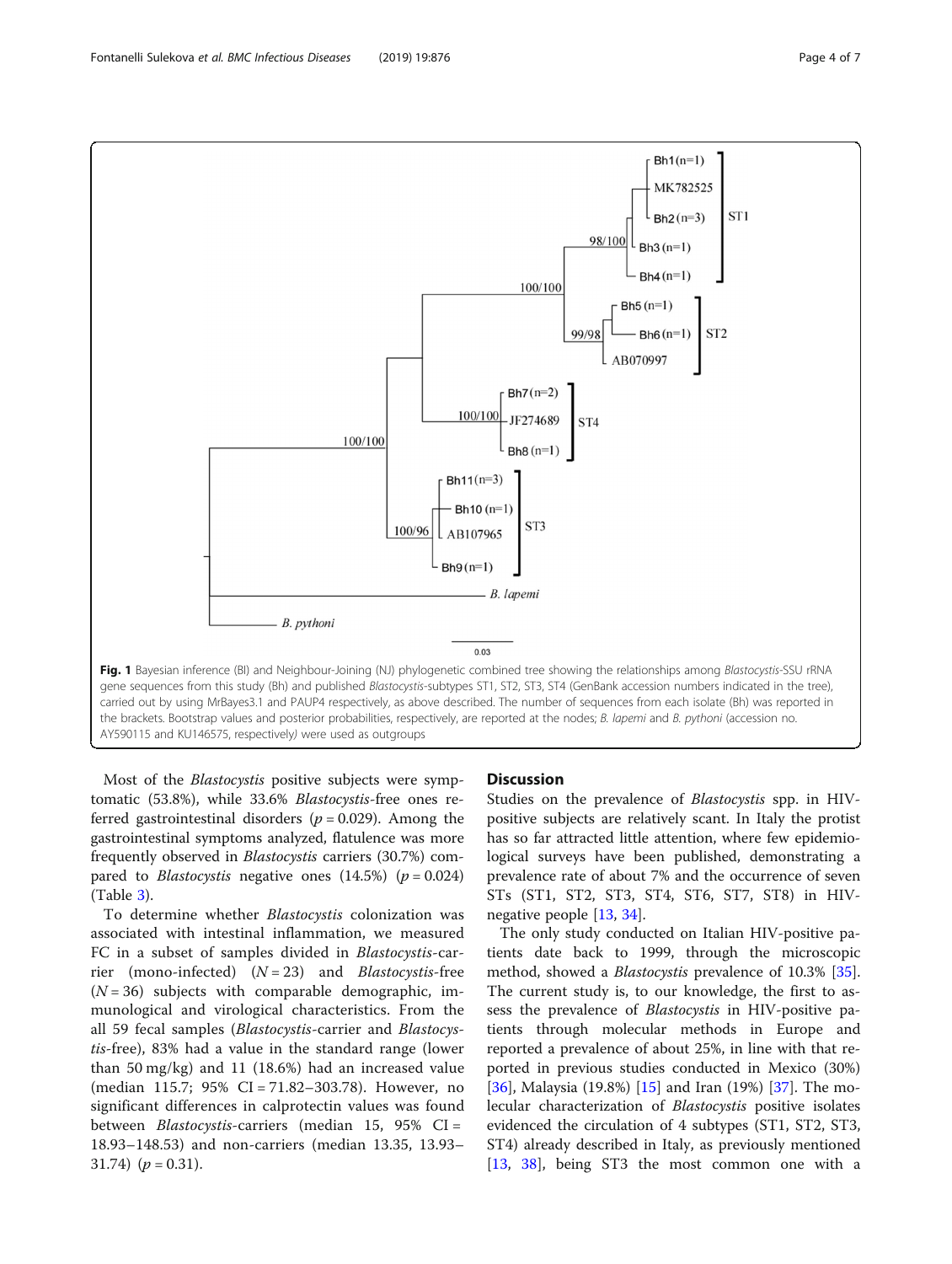|                                    | Blastocystis-carriers N (%) | Blastocystis-free N (%) | $p$ -value |
|------------------------------------|-----------------------------|-------------------------|------------|
| Gender, male                       | 33 (82.0%)                  | 84 (72.6%)              | 0.289      |
| Age, years (mean $\pm$ SD)         | $44.71 \pm 11.33$           | $47.05 \pm 12.37$       | 0.06       |
| Foreign origin                     | 15 (38.46%)                 | 25 (21.36%)             | 0.138      |
| <b>MSM</b>                         | 19 (48.71%)                 | 31 (26.49%)             | $0.037*$   |
| Domestic animals                   | 18 (46.15%)                 | 56 (47.86%)             | 0.721      |
| Travels                            | 20 (51.28%)                 | 47 (40.17%)             | 0.296      |
| CD4 count, cells/ml, mean $\pm$ SD | $637.43 \pm 263.32$         | $660.90 \pm 414.35$     | 0.823      |
| CD4 count > 500 cells/ml           | 28 (71.79%)                 | 69 (58.97%)             | 0.484      |
| CD4 count 200-500 cells/ml         | 8 (20.51%)                  | 33 (28.20%)             |            |
| CD4 count < 200 cells/ml           | 3(7.69%)                    | 15 (12.82%)             |            |
| $HIV-RNA$ (< 37 copies/ml)         | 32 (82.05%)                 | 80 (68.37%)             | 0.257      |
| Naïve subjects                     | 5 (12.82%)                  | 18 (15.38%)             | 0.765      |
| $2NRTI + NNRTI$                    | 9 (23.07%)                  | 26 (22.22%)             |            |
| $2NRTI + IP/r$                     | 7 (17.94%)                  | 27 (23.07%)             |            |
| $2NRTI + INI$                      | 12 (30.76%)                 | 24 (20.51%)             |            |
| Dual therapy                       | 6 (15.38%)                  | 22 (18.80%)             |            |

<span id="page-4-0"></span>Table 2 Comparison of epidemiological, demographic, immunologic and virological characteristics between Blastocystis- carrier (N = 39) and *Blastocystis-free* ( $N = 117$ ) patients. Significant results were marked with  $*$ 

prevalence of 51%. In our cohort of HIV-positive patients, the presence of Blastocystis resulted no correlated to viro-immunological factors  $(p > 0.05)$  confirming therefore the non-opportunistic behavior of the protist. No demographic characteristic or epidemiological drivers (presence of domestic animals, dietary habits, travels abroad) were found to be associated with Blastocystis colonization. A higher prevalence of Blastocystis was reported in MSM compared to heterosexuals as well as of the other intestinal parasites, underlying the faecaloral contact as the main route of transmission in this group of subjects and the sexual practice and lifestyle linked to the presence of the protist more than the immunological status [[16](#page-5-0)].

Despite the unresolved controversy over its pathogenicity, Blastocystis was also been frequently found in immunocompromised individuals presenting diarrhea [[15](#page-5-0)]. In our study, among gastrointestinal symptoms, a positive association was found only for the flatulence. This socially disabling symptom is determined by two main factors: the

diet, particularly the quantity of fermentable residues, and the composition and metabolic activity of colonic microbiota [\[39\]](#page-6-0). Since we evidenced any differences in the diet between Blastocystis-carriers and Blastocystis-free subjects, we hypothesized that this symptom was linked to the presence of the protist and the gut microbiota composition. Several Authors evaluated the intestinal microbiome in HIV-positive subjects, with somewhat inconsistent or controversial results [[40](#page-6-0)]. This may be because of small sample sizes, lack of appropriate controls or regional differences in dietary and environmental factors. Regardless, many authors evidenced a change in the Bacteroides:Prevotella ratio, which they suggested to be linked to the antiretroviral therapy  $[41, 42]$  $[41, 42]$  $[41, 42]$  $[41, 42]$  or to the sexual practice and lifestyle [[43\]](#page-6-0). Similarly, several studies reported Blastocystis colonization associated with higher bacterial richness and Prevotella enterotype [[44](#page-6-0)]. Therefore, investigations on the gut microbiota from HIV-positive subjects Blastocystis-carriers are needed to complete and to better understand the preliminary results obtained in this study.

Table 3 Gastrointestinal symptoms observed in Blastocystis- carrier ( $N = 39$ ) and Blastocystis-free ( $N = 117$ ) patients. Significant results were marked with \*

| Symptoms          | Blastocystis-carriers N (%) | Blastocystis-free N (%) | p-value  |
|-------------------|-----------------------------|-------------------------|----------|
| Abdominal pain    | 7 (17.94%)                  | 26 (22.22%)             | 0.836    |
| Diarrhoea         | 10 (25.64%)                 | 20 (17.09%)             | 0.283    |
| <b>Flatulence</b> | 12 (30.76%)                 | 17 (14.52%)             | $0.024*$ |
| Nausea            | 3(7.69%)                    | 6 (5.12%)               | 0.887    |
| Poor appetite     | 5 (12.82%)                  | 10 (8.54%)              | 0.180    |
| Weight loss       | 3(7.69%)                    | 10 (8.54%)              | 0.658    |
|                   |                             |                         |          |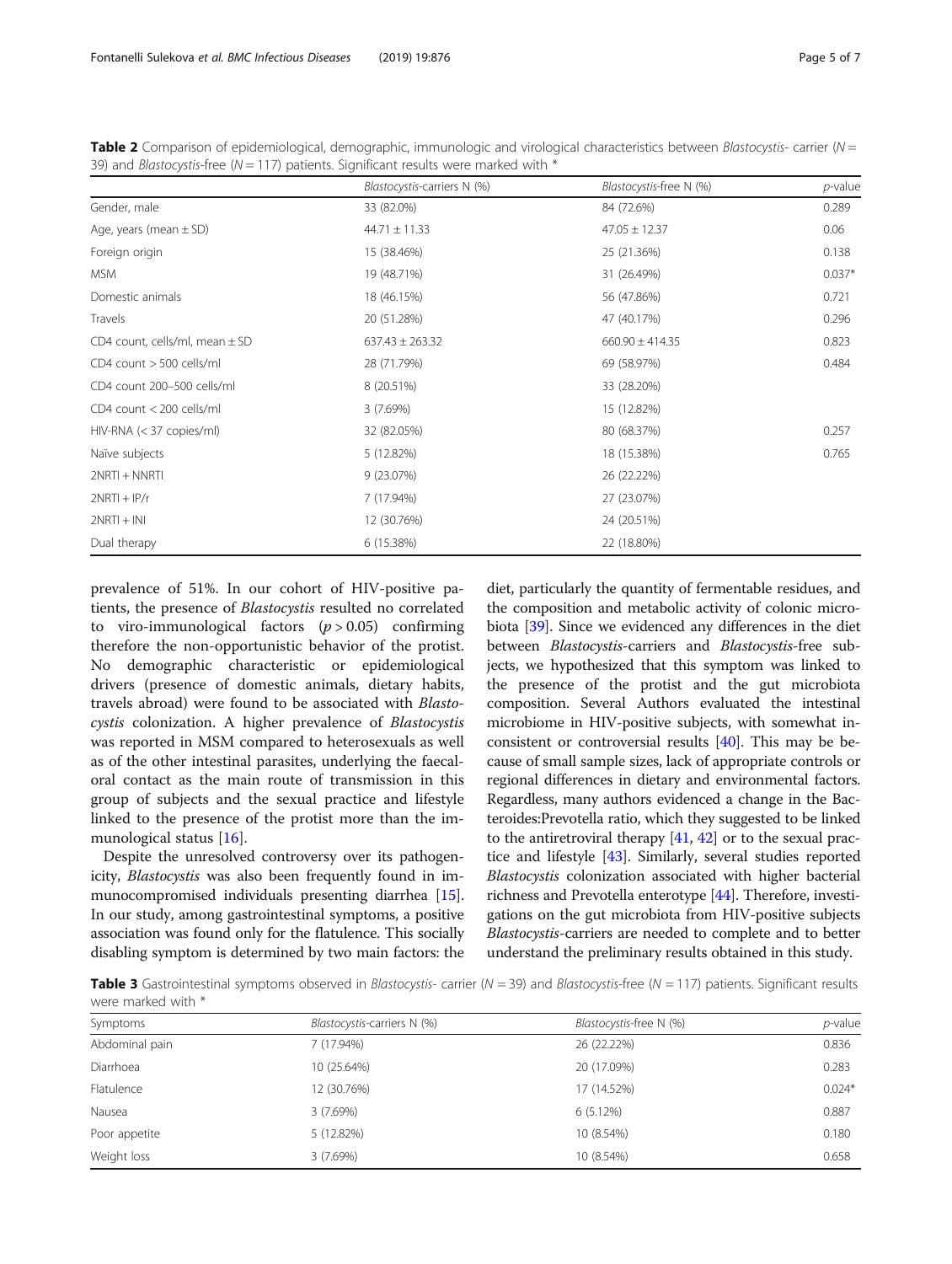<span id="page-5-0"></span>Concerning FC, we found the median of both Blastocystis-carrier and free subjects within the normal range, supporting the non-pathogenic role of *Blastocystis* in inducing intestinal inflammation [[25](#page-6-0)].

## Conclusions

Despite some critical points of this study concerning the lack of data about the faecal microbiota from enrolled subject, to our knowledge this is the first large survey to molecular characterize Blastocystis subtypes in HIVpositive patients in Europe. Our results suggest that Blastocystis is quite common in such patients (25%) and homosexual behavior resulted a risk factor for its transmission and confirm the presence of the protist not associated with pathological gut inflammation. The role of Blastocystis as intestinal pathogen remains unclear as the only symptom associated with its presence was flatulence. This result is intriguing since flatulence could be linked to the gut microbial communities, therefore the impact of the protist on the faecal microbiota and its possible role to maintain the to gut homeostasis could be interesting prospects for further studies.

#### Abbreviations

ART: Antiretroviral therapy; CI: Confidence interval; FC: Fecal calprotectin; HIV: Human Immunodeficiency Virus; INI: Integrase inhibitors; MSM: men who have sex with men; NNRTI: Non-nucleoside reverse-transcriptase inhibitors; NRTI: Nucleoside reverse transcriptase inhibitors; PI/r: Boosted protease inhibitor

#### Acknowledgements

Authors are grateful to the Eurospital S.p.A. for providing the Calprest immunoassay.

#### Authors' contributions

LFS and SG designed the study with input from SM and GT. LFS, SG and FF conducted the data analysis, interpretation, and manuscript preparation. FF and GLM performed the laboratory analyses and molecular identification and contributed to the manuscript preparation. EB, MDA, GI, CF and MM enrolled the patients, performed the sample collection and contributed to the data analysis, data interpretation, and manuscript preparation. SG, SM and GT interpreted the results and revised the manuscript. All authors critically reviewed and approved the final version of this paper for publication.

#### Funding

This study was financed by Sapienza University in the frame of the "Progetti di Ricerca Università Sapienza; years 2016, 2017 and 2018, grant numbers RM11615506189BE0, RM11715C81DDD2F3, RM11816432E08126". The content is solely the responsibility of the authors and the funder was not involved in the design of the study, data collection, analysis and interpretation of the data and in writing the manuscript.

#### Availability of data and materials

The dataset of this article will not be available publicly, to ensure the patient's privacy, but are available from the corresponding author on reasonable request.

#### Ethics approval and consent to participate

The study protocol was approved by the ethics committees of Umberto I Academic Hospital (licence n. 4836) in accordance with the ethical guidelines of the Declaration of Helsinki. Written informed consents were obtained from the patients after declaring the objectives of the present study

#### Consent for publication

Not Applicable.

#### Competing interests

The authors declare that they have no competing interests.

#### Author details

<sup>1</sup>Department of Translation and Precision Medicine, Sapienza University of Rome, 00185 Rome, Italy. <sup>2</sup>Clinical Diagnostic Parasitology laboratory Umberto I Academic Hospital, 00185 Rome, Italy. <sup>3</sup>Department of Public Health and Infectious Diseases, Sapienza University of Rome, Piazzale Aldo Moro 5, 00185 Rome, Italy.

#### Received: 25 July 2019 Accepted: 9 October 2019 Published online: 22 October 2019

#### References

- 1. Alfellani MA, Stensvold CR, Vidal-Lapiedra A, Onuoha ES, Fagbenro-Beyioku AF, Clark CG. Variable geographic distribution of Blastocystis subtypes and its potential implications. Acta Trop. 2013;126:11–8.
- 2. Leelayoova S, Siripattanapipong S, Thathaisong U, Naaglor T, Taamasri P, Piyaraj P, et al. Drinking water: a possible source of Blastocystis spp. subtype 1 infection in schoolchildren of a rural community in Central Thailand. Am J Trop Med Hyg. 2008;79(3):401–6.
- 3. Baldursson S, Karanis P. Waterborne transmission of protozoan parasites: review of worldwide outbreaks- an update 2004-2010. Water Res. 2011;45: 6603–14.
- 4. Lee LI, Chye TT, Karmacharya BM, Govind SK. Blastocystis sp.: waterborne zoonotic organism, a possibility? Parasit Vectors. 2012;28:5–130.
- 5. Nagel R, Cuttell L, Stensvold CR, Mills PC, Bielefeldt-Ohmann H, Traub RJ. Blastocystis subtypes in symptomatic and asymptomatic family members and pets and response to therapy. Intern Med J. 2012;42(11):1187–95.
- 6. Yoshikawa H, Yoshida K, Nakajima A, Yamanari K, Iwatani S, Kimata I. Fecaloral transmission of the cyst form of Blastocystis hominis in rats. Parasitol Res. 2004;94(6):391–6.
- 7. Yoshikawa H, Wu Z, Nagano I, Takahashi Y. Molecular comparative studies among Blastocystis isolates obtained from humans and animals. J Parasitol. 2003;89(3):585–94.
- 8. Zhao GH, Hu XF, Liu TL, Hu RS, Yu ZQ, Yang WB, et al. Molecular characterization of Blastocystis sp. in captive wild animals in Qinling Mountains. Parasitol Res. 2017;116(8):2327–33.
- 9. Maloney JG, Lombard JE, Urie NJ, Shivley CB, Santin M. Zoonotic and genetically diverse subtypes of Blastocystis in US pre-weaned dairy heifer calves. Parasitol Res. 2019;118(2):575–82.
- 10. Stensvold CR, Clark CG. Current status of Blastocystis: a personal view. Parasitol Int. 2016;65(6):763–71.
- 11. Parkar U, Traub RJ, Vitali S, Elliot A, Levecke B, Robertson I, et al. Molecular characterization of Blastocystis isolates from zoo animals and their animalkeepers. Vet Parasitol. 2010;169:8–17.
- 12. Wawrzyniak I, Poirier P, Viscogliosi E, Dionigia M, Texier C, Delbac F, et al. Blastocystis, an unrecognized parasite: an overview of pathogenesis and diagnosis. Ther Adv Infect Dis. 2013;1(5):167–78.
- 13. Mattiucci S, Crisafi B, Gabrielli S, Paoletti M, Cancrini G. Molecular epidemiology and genetic diversity of Blastocystis infection in humans in Italy. Epidemiol Infect. 2016;144:635–46.
- 14. Tito RY, Chaffron S, Caenepeel C, Lima-Mendez G, Wang J, Vieira-Silva S, et al. Population-level analysis of Blastocystis subtype prevalence and variation in the human gut microbiota. Gut. 2019;68(7):1180–9.
- 15. Tan TC, Ong SC, Suresh KG. Genetic variability of Blastocystis sp. isolates obtained from cancer and HIV/AIDS patients. Parasitol Res. 2009;105(5): 1283–6.
- 16. Stark D, Fotedar R, van Hal S, Beebe N, Marriott D, Ellis JT, et al. Prevalence of enteric protozoa in human immunodeficiency virus (HIV)-positive and HIV-negative men who have sex with men from Sydney, Australia. Am J Trop Med Hyg. 2007;76(3):549–52.
- 17. Andersen LO, Stensvold CR. Blastocystis in health and disease: are we moving from a clinical to a public health perspective? J Clin Microbiol. 2016; 54:524–8.
- 18. Elwakil HS, Hewedi IH. Pathogenic potential of Blastocystis hominis in laboratory mice. Parasitol Res. 2010;107(3):685–9.